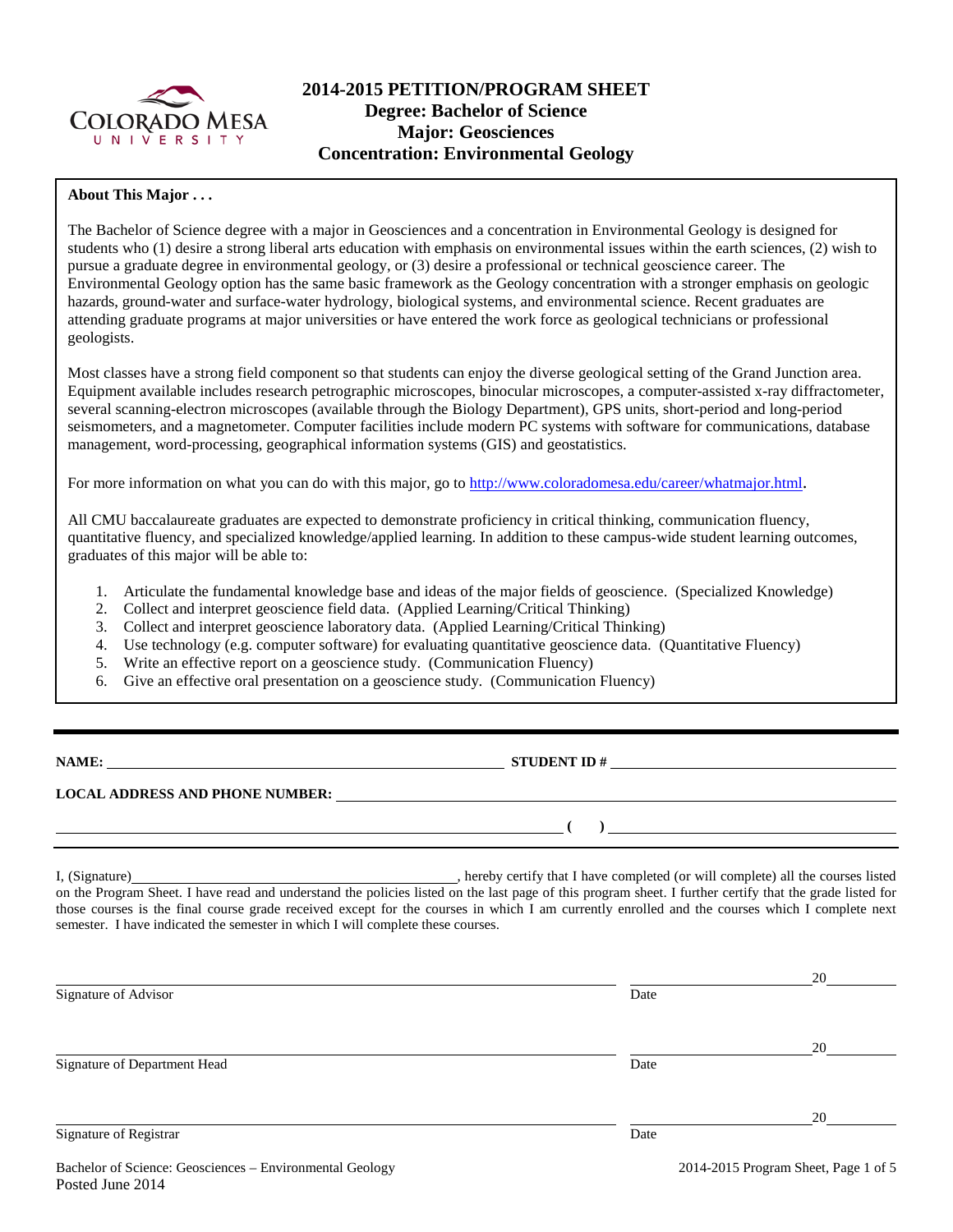#### **Students should work closely with a faculty advisor when selecting and scheduling courses prior to registration.**

Degree Requirements:

- 120 semester hours total (Students must complete a minimum of 30 of the last 60 hours of credit at CMU, with at least 15 semester hours in major discipline courses numbered 300 or higher).
- 40 upper division credits (A minimum of 15 taken at the 300-400 course levels within the major at CMU).
- Pre-collegiate courses (usually numbered below 100) cannot be used for graduation.
- 2.00 cumulative GPA or higher in all CMU coursework
- A "C" or higher is required in all major and foundation courses. A student must follow the CMU graduation requirements either from 1) the program sheet for the major in effect at the time the student officially declares a major; or 2) a program sheet for the major approved for a year subsequent to the year during which the student officially declares the major and is approved for the student by the department head. Because a program may have requirements
- specific to the degree, the student should check with the faculty advisor for additional criteria. It is the student's responsibility to be aware of, and follow, all requirements for the degree being pursued. Any exceptions or substitutions must be approved by the student's faculty advisor and Department Head.
- When filling out the program sheet a course can be used only once.
- See the "Undergraduate Graduation Requirements" in the catalog for additional graduation information.

**GENERAL EDUCATION REQUIREMENTS** (31 semester hours) See the current catalog for a list of courses that fulfill the requirements below. If a course is on the general education list of options and a requirement for your major, you must use it to fulfill the major requirement and make a different selection within the general education requirement.

| Course No Title                                                                                                                                                                                                         |        | Sem.hrs Grade Term/Trns |
|-------------------------------------------------------------------------------------------------------------------------------------------------------------------------------------------------------------------------|--------|-------------------------|
| <b>English</b> (6 semester hours, must receive a grade of "C" or better and<br>must be completed by the time the student has 60 semester hours.)<br><b>ENGL 111 English Composition</b><br>ENGL 112 English Composition | 3<br>3 |                         |
| <b>Math:</b> (3 semester hours, must receive a grade of "C" or better, must be<br>completed by the time the student has 60 semester hours.)<br>MATH 151 Calculus I                                                      | $5*$   |                         |
| *3 credits apply to the General Ed requirements and 2 credits apply to<br><b>Foundation Courses</b>                                                                                                                     |        |                         |
| <b>Humanities</b> (3 semester hours)                                                                                                                                                                                    |        |                         |
| Social and Behavioral Sciences (6 semester hours)                                                                                                                                                                       |        |                         |
| <b>Natural Sciences</b> (7 semester hours, one course must include a lab)                                                                                                                                               |        |                         |
| BIOL 102/102L or BIOL 105/105L or PHYS 112/112L or PHYS<br>132/132L or CHEM 132/132L                                                                                                                                    |        |                         |
|                                                                                                                                                                                                                         |        |                         |
| <b>History</b> (3 semester hours)<br><b>HIST</b>                                                                                                                                                                        |        |                         |

**Fine Arts** (3 semester hours)

\_\_\_\_\_\_ \_\_\_\_ \_\_\_\_\_\_\_\_\_\_\_\_\_\_\_\_\_\_\_\_\_\_\_\_ \_\_\_\_ \_\_\_\_\_ \_\_\_\_\_\_\_\_

| Course No Title                                             |   | Sem.hrs Grade Term/Trns                                                                                                                                                                                                              |
|-------------------------------------------------------------|---|--------------------------------------------------------------------------------------------------------------------------------------------------------------------------------------------------------------------------------------|
| <b>OTHER LOWER DIVISION REQUIREMENTS</b> (6 semester hours) |   |                                                                                                                                                                                                                                      |
| <b>Kinesiology</b> (3 semester hours)                       |   |                                                                                                                                                                                                                                      |
| KINE 100 Health and Wellness                                | 1 | <u> Albanya (Albanya Albanya)</u>                                                                                                                                                                                                    |
|                                                             |   |                                                                                                                                                                                                                                      |
| KINA $1 \qquad \qquad 1 \qquad \qquad 1$                    |   | <u> Albany Albany (Albany Albany Albany Albany Albany Albany Albany Albany Albany Albany Albany Albany Albany Albany Albany Albany Albany Albany Albany Albany Albany Albany Albany Albany Albany Albany Albany Albany Albany Al</u> |
| Applied Studies (3 semester hours)                          |   |                                                                                                                                                                                                                                      |
|                                                             |   |                                                                                                                                                                                                                                      |
| <b>FOUNDATION COURSES</b> (15 semester hours)               |   |                                                                                                                                                                                                                                      |
| CHEM 131 General Chemistry                                  | 4 |                                                                                                                                                                                                                                      |
| CHEM 131L General Chemistry Lab 1                           |   |                                                                                                                                                                                                                                      |
| PHYS 111/111L or PHYS 131/131L                              |   |                                                                                                                                                                                                                                      |
|                                                             |   | <u> 1980 - Jan James James, politik eta provincia eta provincia eta provincia eta provincia eta provincia eta pr</u>                                                                                                                 |
| PHYS $L$ $L$ $2$ $1$                                        |   | <u> Den Bernard (Bernard Bernard Bernard)</u>                                                                                                                                                                                        |
| STAT 200 Probability and Statistics 3                       |   | <u> 1980 - Jan James James Barbara, martin d</u>                                                                                                                                                                                     |
| *MATH 151 Calculus I                                        | 2 |                                                                                                                                                                                                                                      |
| <u> PHYSICAL SCIENCES MAJOR – ENVIRONMENTAL</u>             |   |                                                                                                                                                                                                                                      |
| <b>GEOLOGY CONCENTRATION REQUIREMENTS (58 semester</b>      |   |                                                                                                                                                                                                                                      |
| hours)                                                      |   |                                                                                                                                                                                                                                      |
|                                                             |   |                                                                                                                                                                                                                                      |

#### **Geology Core Courses** (39 semester hours)

|                  | GEOL 111/111L or GEOL 113/113L *                                         |   |  |
|------------------|--------------------------------------------------------------------------|---|--|
| *GEOL *          |                                                                          | 3 |  |
|                  |                                                                          |   |  |
|                  | * Either GEOL 111/111L or GEOL 113/113L may be taken for credit, but not |   |  |
| both.            |                                                                          |   |  |
| <b>GEOL 112</b>  | Principles of Historical Geology3                                        |   |  |
| GEOL 112L        | Principles of Historical Geology                                         |   |  |
|                  | Lab                                                                      | 1 |  |
| <b>GEOL 202</b>  | Introduction to Field Studies                                            | 3 |  |
| <b>GEOL 204</b>  | Computer Applications in                                                 |   |  |
|                  | Geology                                                                  | 3 |  |
| <b>GEOL 301</b>  | <b>Structural Geology</b>                                                | 3 |  |
| <b>GEOL 301L</b> | <b>Structural Geology Lab</b>                                            | 1 |  |
| <b>GEOL 331</b>  | Crystallography & Mineralogy                                             | 3 |  |
| <b>GEOL 331L</b> | Crystallography & Mineralogy                                             |   |  |
|                  | Lab                                                                      | 1 |  |
| <b>GEOL 402</b>  | Applications of Geomorphology3                                           |   |  |
| GEOL 402L        | Applications of Geomorphology                                            |   |  |
|                  | Lab                                                                      |   |  |
| <b>GEOL 444</b>  | Stratigraphy and Sedimentation 3                                         |   |  |
| GEOL 444L        | Stratigraphy and Sedimentation                                           |   |  |
|                  | Lab                                                                      | 1 |  |
| <b>GEOL 480</b>  | Summer Field Camp                                                        | 6 |  |
| <b>GEOL 490</b>  | Seminar                                                                  | 3 |  |
|                  |                                                                          |   |  |
|                  | <b>Required Geology Courses</b> (10 semester hours)                      |   |  |
| <b>GEOL 250</b>  | <b>Environmental Geology</b>                                             | 3 |  |
| <b>GEOL 355</b>  | <b>Basic Hydrology</b>                                                   | 3 |  |
| <b>GEOL 415</b>  | Intro to Ground Water                                                    | 3 |  |
| GEOL 415L        | Intro to Ground Water Lab                                                | 1 |  |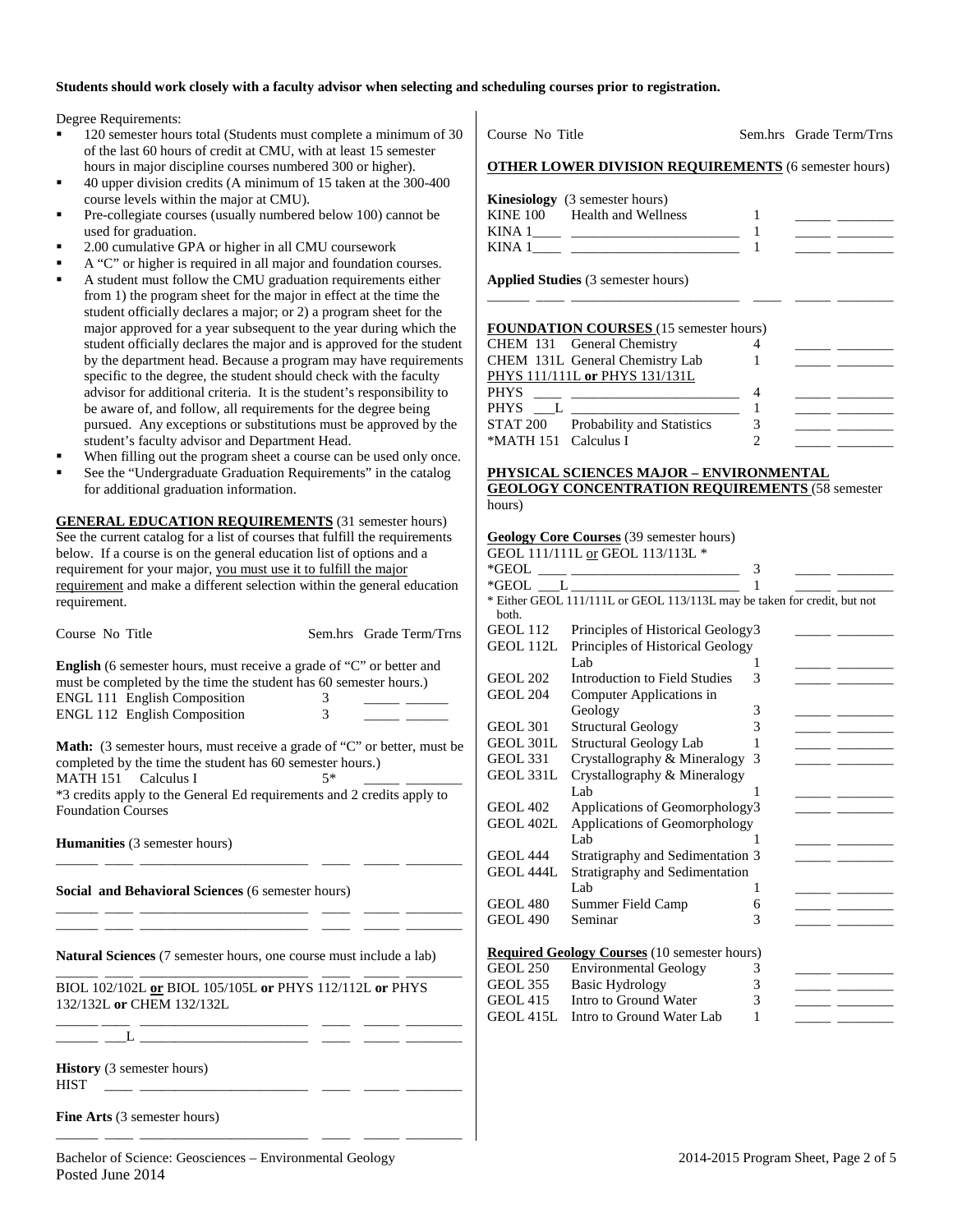| Course No Title | Sem.hrs Grade Term/Trns |
|-----------------|-------------------------|
|                 |                         |

**Restricted Electives (9 semester hours) chosen from the list below** NOTE: Eight hours of Restricted and General Electives must be upper

| division. |  |  |  |
|-----------|--|--|--|
|           |  |  |  |
|           |  |  |  |
|           |  |  |  |
|           |  |  |  |
|           |  |  |  |
|           |  |  |  |

\*\*Either PHYS 112/112L or PHYS 132/132L may be taken for credit, but not both.

### **RESTRICTED ELECTIVES:**

GEOL 325 Introduction to Engineering Geology (3) GEOL 359 Surv of Energy-Related Nat Resources (3) GEOL 361 Surv of Mineral-Related Natural Resources (3) GEOL 370 Renewable Energy (3) GEOL 394 Natural Resources of the West (1) GEOL 404 Geophysics (3) GEOL 404L Geophysics Lab (1) GEOL 455 River Dynamics (3) GEOL 455L River Dynamics Lab (1) GEOL 497 Structured Research (1-3) ENVS 312 Soil Science and Sustainability (3) ENVS 312L Soil Science and Sustainability Lab (1) ENVS 313 Characterization of Contaminated Sites (3) ENVS 313L Characterization of Cont Sites Lab (1) POLS 488 Environmental Politics and Policy (3) CHEM 132 General Chemistry (4) CHEM 132L General Chemistry Lab (1) MATH 152 Calculus II (5) STAT 311 Statistical Methods (3) \*\*PHYS 112 General Physics (4) **and** PHYS 112L General Physics Lab (1) **or** \*\*PHYS 132 Electromagnetism and Optics (4) **and** PHYS 132L Electromagnetism and Optics Lab (1) \*\*Either PHYS 112/112L or PHYS 132/132L may be taken for credit, but not both.

Course No Title Sem.hrs Grade Term/Trns

**ELECTIVES** (All college level courses appearing on your final transcript, **not listed above** that will bring your total semester hours to 120 hours. 10 semester hours)

NOTE: Eight hours of Restricted and General Electives must be upper division.

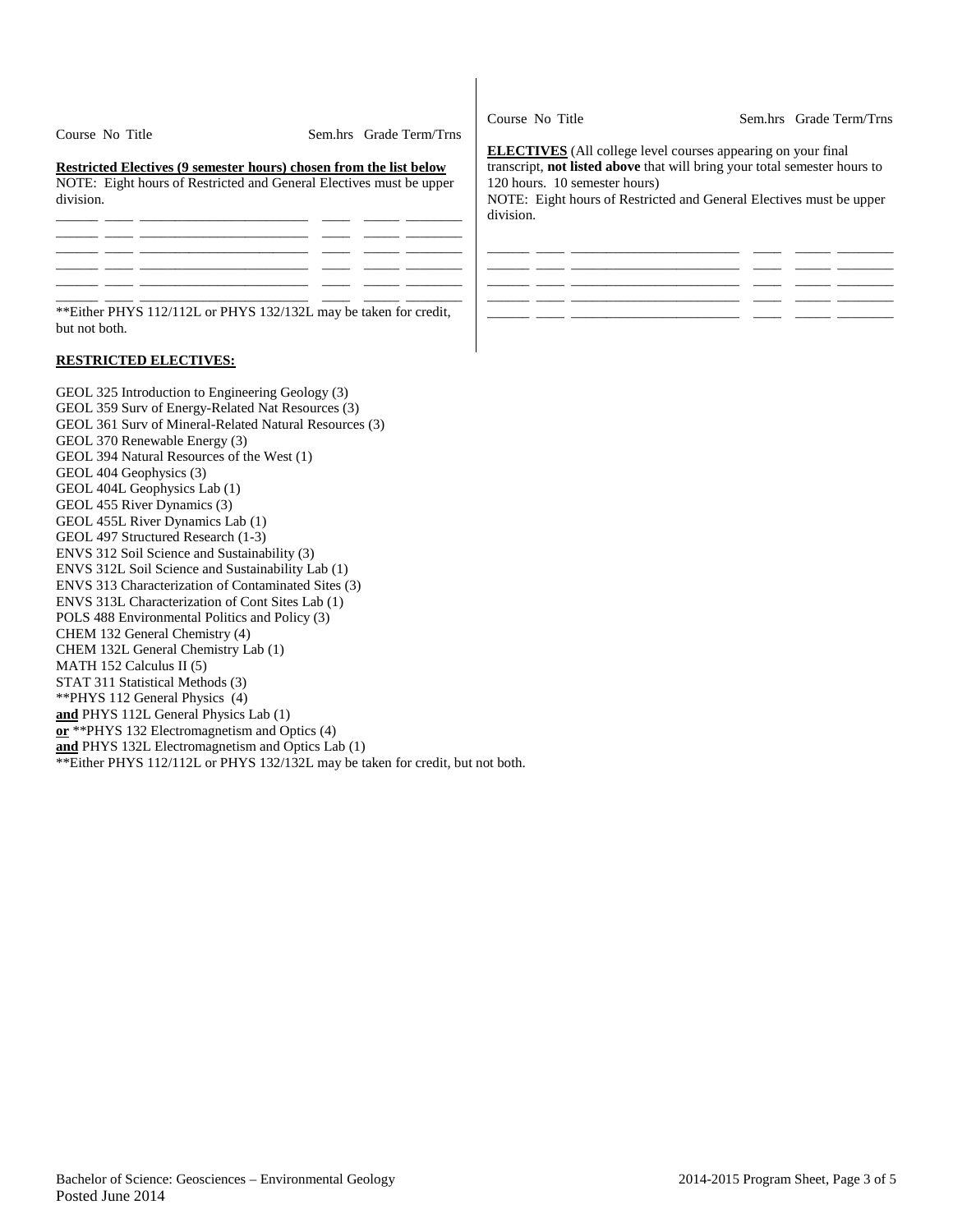# **SUGGESTED COURSE SEQUENCING FOR A MAJOR IN PHYSICAL SCIENCE – ENVIRONMENTAL GEOLOGY**

This is a recommended sequence of course work. Certain courses may have prerequisites or are only offered during the Fall or Spring semesters. It is the student's responsibility to meet with the assigned advisor and check the 2 year course matrix on the Colorado Mesa website for course availability.

### **FRESHMAN YEAR**

| <b>Fall Semester</b>             |                                       | <b>Hours</b>   | <b>Spring Semester</b> |                                             | <b>Hours</b> |
|----------------------------------|---------------------------------------|----------------|------------------------|---------------------------------------------|--------------|
| <b>GEOL</b> 111*                 | Principles of Physical Geology and    |                | GEOL 112               | Principles of Historical Geology            | 3            |
| GEOL $111L^*$                    | Principles of Physical Geology Lab or |                | GEOL 112L              | Principles of Historical Geology Lab        |              |
| GEOL 113*                        | Fld. Based Intro to Phys Geology and  | 3              | <b>ENGL 112</b>        | <b>English Composition</b>                  | 3            |
| <b>GEOL 113L*</b>                | Fld. Based Intro to Phys Geology Lab  |                |                        | <b>General Education Humanities</b>         | 3            |
| <b>ENGL 111</b>                  | <b>English Composition</b>            |                |                        | General Education Social/Behavioral Science | 3            |
| <b>MATH 151</b>                  | Calculus I                            |                | <b>KINE 100</b>        | <b>Health and Wellness</b>                  |              |
| <b>General Education History</b> |                                       | $\overline{3}$ | <b>KINA</b>            | Activity                                    |              |
|                                  |                                       | 15             |                        |                                             | 15           |

### **SOPHOMORE YEAR**

| <b>Spring Semester</b><br><b>Fall Semester</b><br><b>Hours</b> |                                  |    | <b>Hours</b>    |                                             |          |
|----------------------------------------------------------------|----------------------------------|----|-----------------|---------------------------------------------|----------|
| <b>GEOL 202</b>                                                | Introduction to Field Studies    |    | GEOL 204        | <b>Computer Applications in Geology</b>     | 3        |
| GEOL 250                                                       | <b>Environmental Geology</b>     |    | <b>STAT 200</b> | Probability and Statistics                  | 3        |
| <b>CHEM 131</b>                                                | General Chemistry                | 4  |                 | General Education Social/Behavioral Science | 3        |
| CHEM 131L                                                      | General Chemistry Lab            |    | Electives       |                                             | 3        |
| PHYS 111 <sup>**</sup>                                         | General Physics and              | 4  |                 | <b>General Education Natural Science</b>    | <u>3</u> |
| PHYS 111L**                                                    | General Physics Lab OR           |    |                 |                                             | 15       |
| PHYS 131**                                                     | <b>Fundamental Mechanics and</b> | 4  |                 |                                             |          |
| <b>PHYS</b> 131L**                                             | <b>Fundamental Mechanics Lab</b> |    |                 |                                             |          |
|                                                                |                                  | 16 |                 |                                             |          |

## **JUNIOR YEAR**

| <b>Fall Semester</b> |                                            | <b>Hours</b> | <b>Spring Semester</b>                   | <b>Hours</b> |
|----------------------|--------------------------------------------|--------------|------------------------------------------|--------------|
| GEOL 301             | <b>Structural Geology</b>                  |              | <b>General Education Fine Arts</b>       |              |
| GEOL 301L            | <b>Structural Geology</b>                  |              | <b>General Education Applied Studies</b> |              |
| <b>GEOL 331</b>      | Crystallography & Mineralogy               |              | Elective                                 | 3            |
| GEOL 331L            | Crystallography & Mineralogy Lab           |              | <b>Restricted Electives</b>              |              |
| <b>GEOL 355</b>      | Basic Hydrology                            |              |                                          | 13           |
|                      | General Education Natural Science with Lab | 4            |                                          |              |
|                      |                                            |              |                                          |              |

## **SENIOR YEAR**

| <b>Fall Semester</b>        |                               | <b>Hours</b>   | <b>Spring Semester</b> |                                  |              |
|-----------------------------|-------------------------------|----------------|------------------------|----------------------------------|--------------|
| <b>GEOL 402</b>             | Applications of Geomorphology | 3              | <b>GEOL 415</b>        | Introduction to Ground Water     |              |
| GEOL 402L                   | Applications of Geomorphology |                | GEOL 415L              | Introduction to Ground Water Lab |              |
| <b>Restricted Electives</b> |                               |                | <b>GEOL 444</b>        | Stratigraphy and Sedimentation   | 3            |
| Electives                   |                               | $\overline{4}$ | GEOL 444L              | Stratigraphy and Sedimentation   |              |
|                             |                               | 13             | <b>GEOL 490</b>        | Seminar                          |              |
|                             |                               |                | <b>KINA</b>            | Activity                         |              |
|                             |                               |                |                        |                                  | 12           |
|                             |                               |                | <b>Summer Semester</b> |                                  | <b>Hours</b> |
|                             |                               |                | <b>GEOL 480</b>        | Summer Field Camp                | 6            |
|                             |                               |                |                        |                                  |              |

\* Either GEOL 111/111L or GEOL 113/113L may be taken for credit, but not both. \*\*Either PHYS 111/111L or PHYS 131/131L may be taken for credit, but not both.